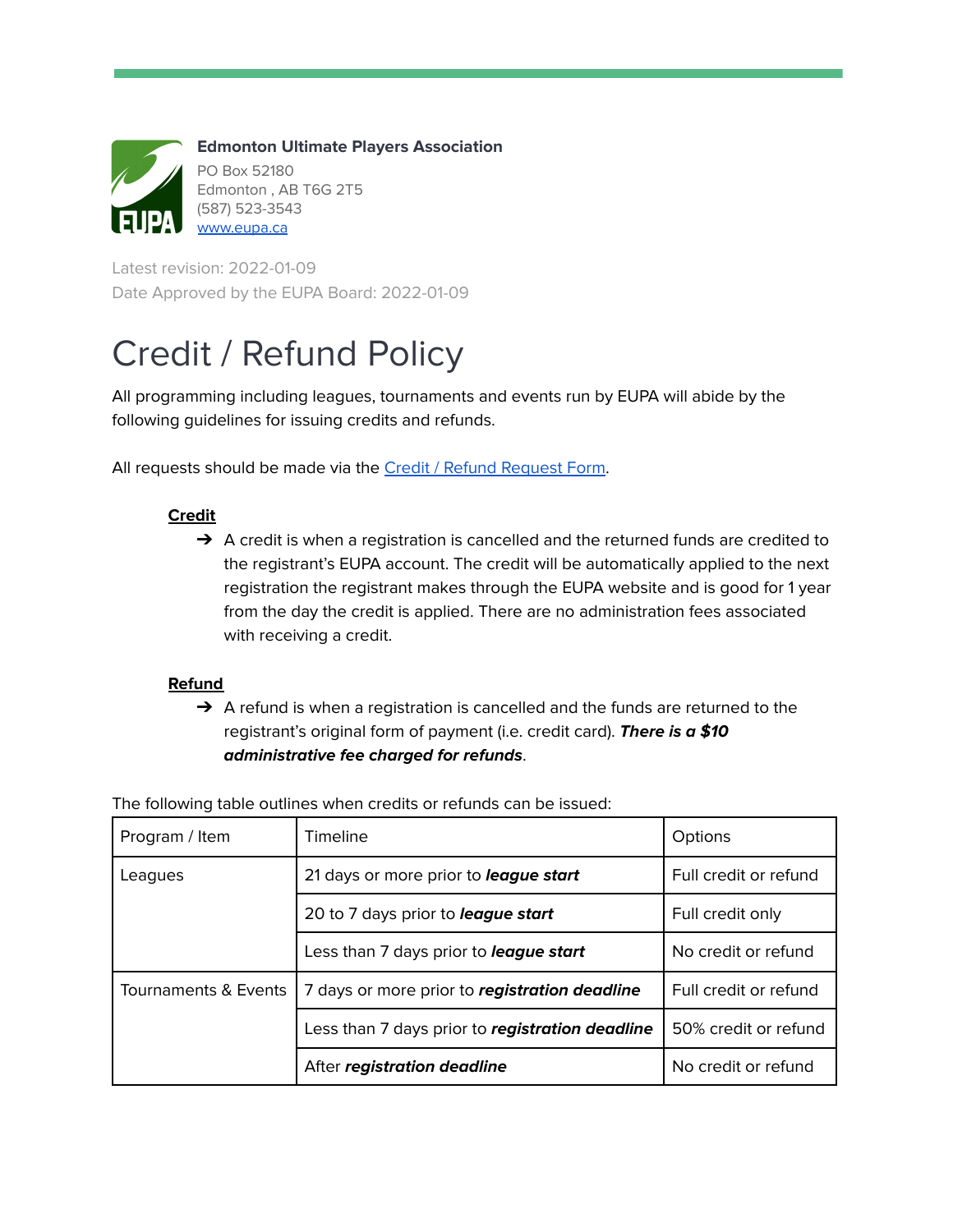| <b>Membership Fees</b> | Anytime | No credit or refund |
|------------------------|---------|---------------------|
| Merchandise            | Anytime | No credit or refund |

#### **Replacement Players**

If the player requesting a credit or refund is able to find a replacement player, they need to inform EUPA so the replacement player can be added to the event list/roster and is known to have completed any required waivers. Compensation will be coordinated amongst the impacted players and no credits or refunds will be issued in this case.

Contact [programming@eupa.ca](mailto:programming@eupa.ca) for leagues (copying [admin@eupa.ca](mailto:admin@eupa.ca)). Contact [tournaments@eupa.ca](mailto:tournaments@eupa.ca) for tournaments and events (copying [admin@eupa.ca](mailto:admin@eupa.ca)).

#### **Injuries**

Games missed due to injury are non-refundable.

#### **Cancellations**

For a program cancellation (league or tournament) initiated by EUPA before the scheduled start, a full refund will be issued.

For a league cancellation initiated by EUPA after the start date, credits will be issued and prorated based on the remaining game nights.

For a tournament or event cancellation initiated after the start date, or if unforeseen circumstances force EUPA to cancel individual game nights, no credits or refunds will be issued.

#### **Incorrect Charge**

In case of an incorrect charge a full refund of the overcharge will be granted.

#### **Non Sufficient Funds (NSF) Charges**

A \$30 surcharge will be added if a payment cheque has NSF.

The online payments system validates credit cards in real time. There is no surcharge if an online transaction is refused. Please remember to keep your payment information up to date to avoid confusions.